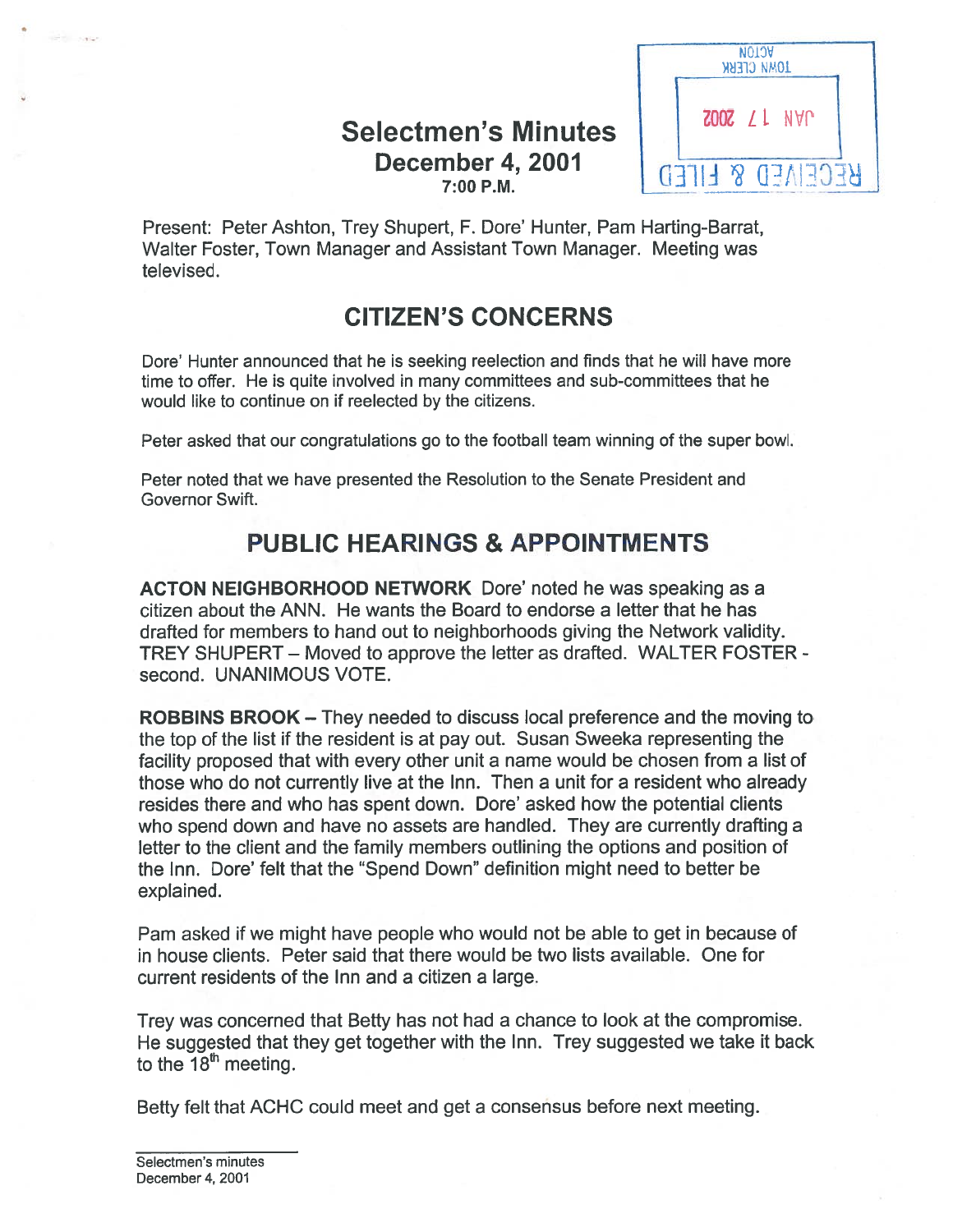DRUMMER FARMS SNOW PLOWING — David Garret, Treasurer of the Trust was presen<sup>t</sup> to discuss this issue. They feel that they did not understand that they having the sign up that would jeopardize their <sup>p</sup>lowing by the Town. They said the residents were concerned about heavy trucks using the street. He said that Drummer farms has also been accessible to use by buses and COA Van. They noted that it would be easy for the town to <sup>p</sup>low since it is <sup>a</sup> loop road. They noted the cost if they had to include that on their <sup>p</sup>lowing contract. They would appreciate it if the Town would <sup>p</sup>low. DORE' HUNTER- Move we rescind the prior decision even though the street had <sup>a</sup> restrictive sign. They were asked to be sure future Trustees know that this cannot be restrictively signed and must be open to the public and we should approve the <sup>p</sup>lowing this season. WALTER FOSTER — Second. UNANIMOUS VOTE.

## SELECTMEN'S BUSINESS

MBTA UPDATE – Dore' updated the Board on the meeting he attended, he felt it was <sup>a</sup> very important moment to ge<sup>t</sup> our position out.

2002 LICENSES — Staff was asked to have the names of the liquor license holders that were caught in the sting last Spring, and to have the material submitted by the Collector's office prepare<sup>d</sup> so that it can be read easier.

ELIZABETH WHITE FUND — TREY SHUPERT —Moved to approve the \$2,975 expenditure per the attached confidential list. WALTER FOSTER. UNANIMOUS VOTE

ROUTE 2 CAC —Peter spoke about the alternatives and which ones we could support. DORE' HUNTER - Move that the chairman sign the drafted letter which authorizes options 2,3 and 5. TREY SHUPERT — Second. UNANIMOUS VOTE

**DEP MEETING –** Trey felt it was a good meeting and noted that Sen. Resor has been working on this for 16 years to our benefit. The issue now is <sup>a</sup> loan approva<sup>l</sup> amount. They sugges<sup>t</sup> that they have been able to at close out to reclassify amounts that might have been missed. Dore' agree<sup>d</sup> that the meeting was helpful and it is obvious they would try to help us and redirect to another program if they could.

### OTHER BUSINESS

Dare' updated the Board on the Building Project at the school.

MANAGEMENT LETTER- The Management letter/report came in and Trey was impressed with the outcome, minor issues and we have solved all concerns.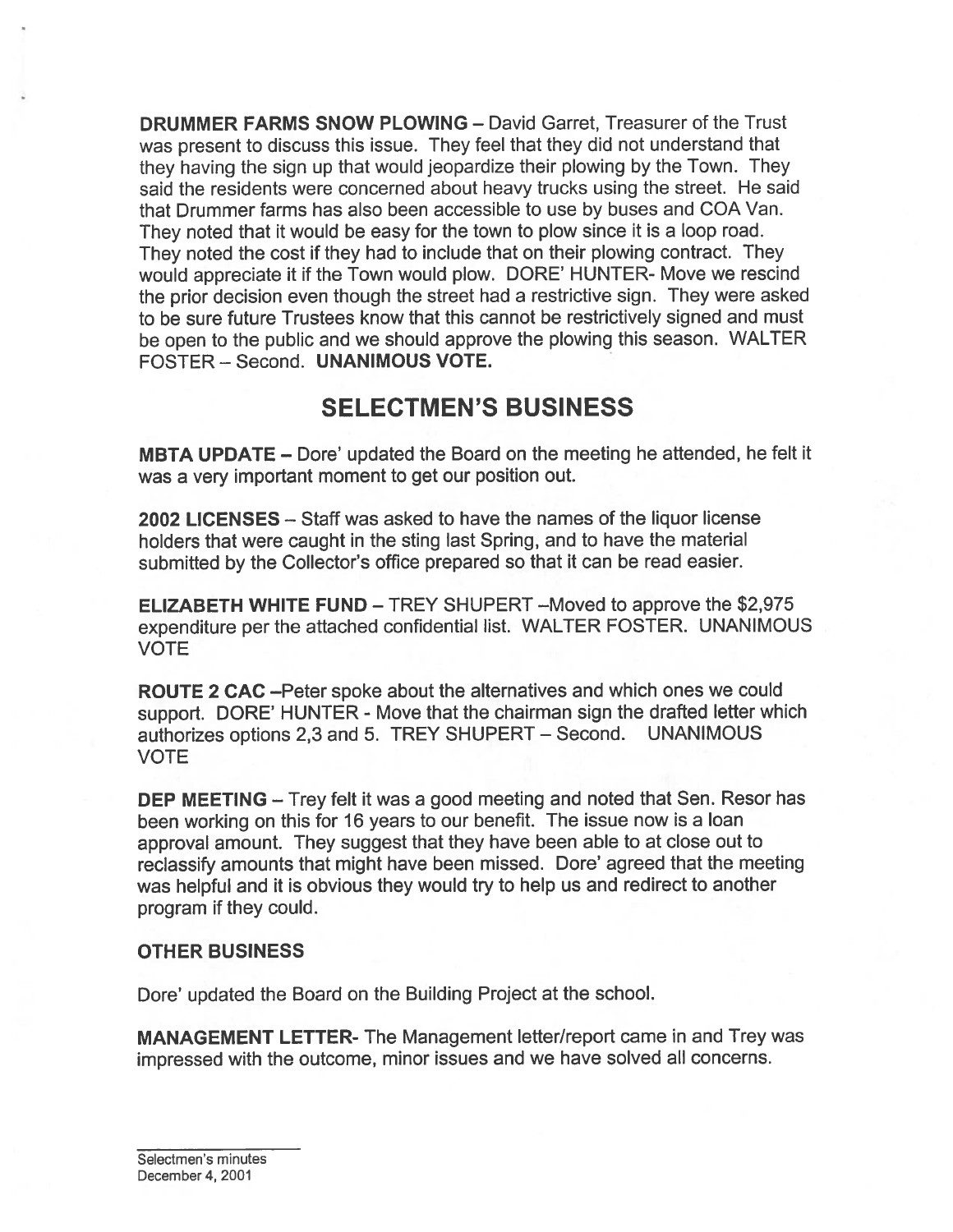# CONSENT AGENDA

DORE' HUNTER — Moved to approve with the minutes held for correction. WALTER FOSTER- Second. UNANIMOUS VOTE.

## TOWN MANAGER'S REPORT

Don reported on the budget presentation he is preparing for presentation on the 18<sup>th</sup>.

He reported on the attendance of the Town at the terrisom seminar. It was very informative and enlightening and disturbing all at the same time.

## EXECUTIVE SESSION

PAM HARTING-BARRAT — Moved to go into Executive Session to discuss Collective Bargaining —DORE' HUNTER - SECOND. The Board will only return to open session to adjourn. Roll Call taken by the Clerk, All Ayes. CONSENT<br>
CONSENT<br>
AGENDA<br>
DORE' HUNTER – Moved to approve with the minutes held for<br>
FOSTER- Second. UNANIMOUS VOTE.<br> **TOWN MANAGER'S REPO**<br>
Don reported on the budget presentation he is preparing for pre<br>
He reported on t

Christine Joyce  $\int$  / Clerk

Date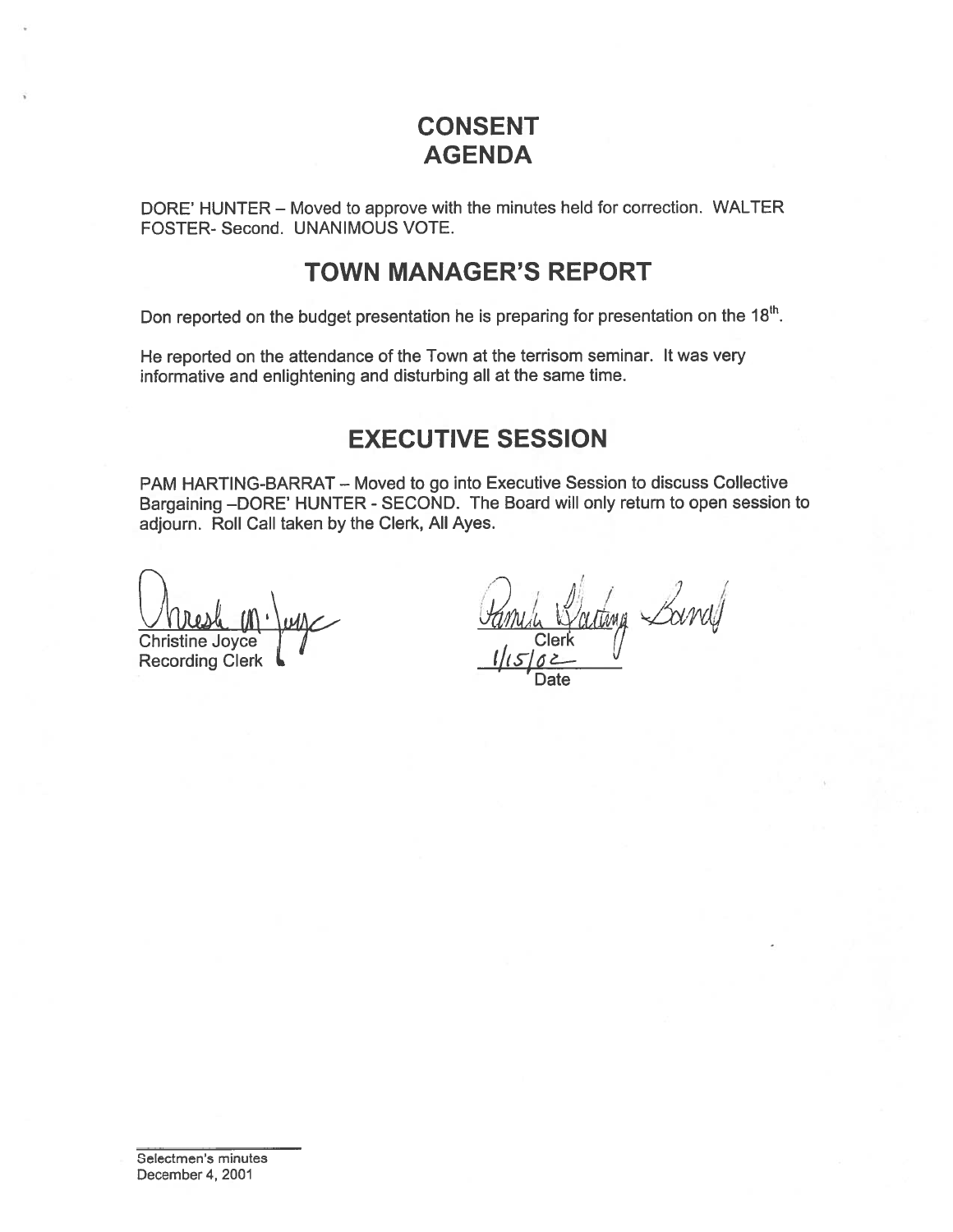November 30, 2001

TO: Board of Selectmen

FROM: Peter Ashton, Chairman

SUBJECT: Selectmen's Report

## December 4, 2001 PLEASE NOTE THAT THE MEETING BEGINS AT 7:00 P.M.

## I. CITIZEN'S CONCERNS

## II. PUBLIC HEARINGS & APPOINTMENTS

1. 7:10 ACTON NEIGHBORHOOD NETWORK (ANN) - Mr. Hunter will make a request to the Board of Selectmen regarding <sup>a</sup> letter of suppor<sup>t</sup> for the Acton Neighborhood Net Work.

2. 7:15 ROBBINS BROOK – Memorandum of Agreement – Enclosed please find a Memorandum of Agreement for Board consideration.

3. 7:45 DRUMMER FARMS SNOW PLOWING APPEAL — Trustees will be attending to discuss the Board's decision with respec<sup>t</sup> to plowing their Private Way.

### III. SELECTMEN'S BUSINESS

4. MBTA UPDATE - Selectman Hunter will update the Board with respect to the MBTA Advisory Board meeting of November 29<sup>th</sup>.

5. 2002 LICENSE RENEWALS — Enclosed please find the license renewal list for 2002 and staff comments for you review. The vote will need to be taken at the December  $18<sup>th</sup>$ Selectmen's meeting.

6. ELIZABETH WHITE FUND — Enclosed please find the confidential list of individuals/families that have been reviewed and recommended by the Elizabeth White Fund **Trustees** 

7. ROUTE <sup>2</sup> CAC — Enclosed <sup>p</sup>lease find <sup>a</sup> draft letter for review. The Board will need to determine the preferred Route <sup>2</sup> Alternatives for further study.

8. DEP MEETING UPDATE – Selectman Hunter and Shupert will report the results of their meeting with DEP regarding sewer funding.

### 9. OTHER BUSINESS

### IV CONSENT AGENDA

10. ACCEPT MINUTES — Enclosed <sup>p</sup>lease find Minutes of October 29, and November 6, 2001 for Board approval.